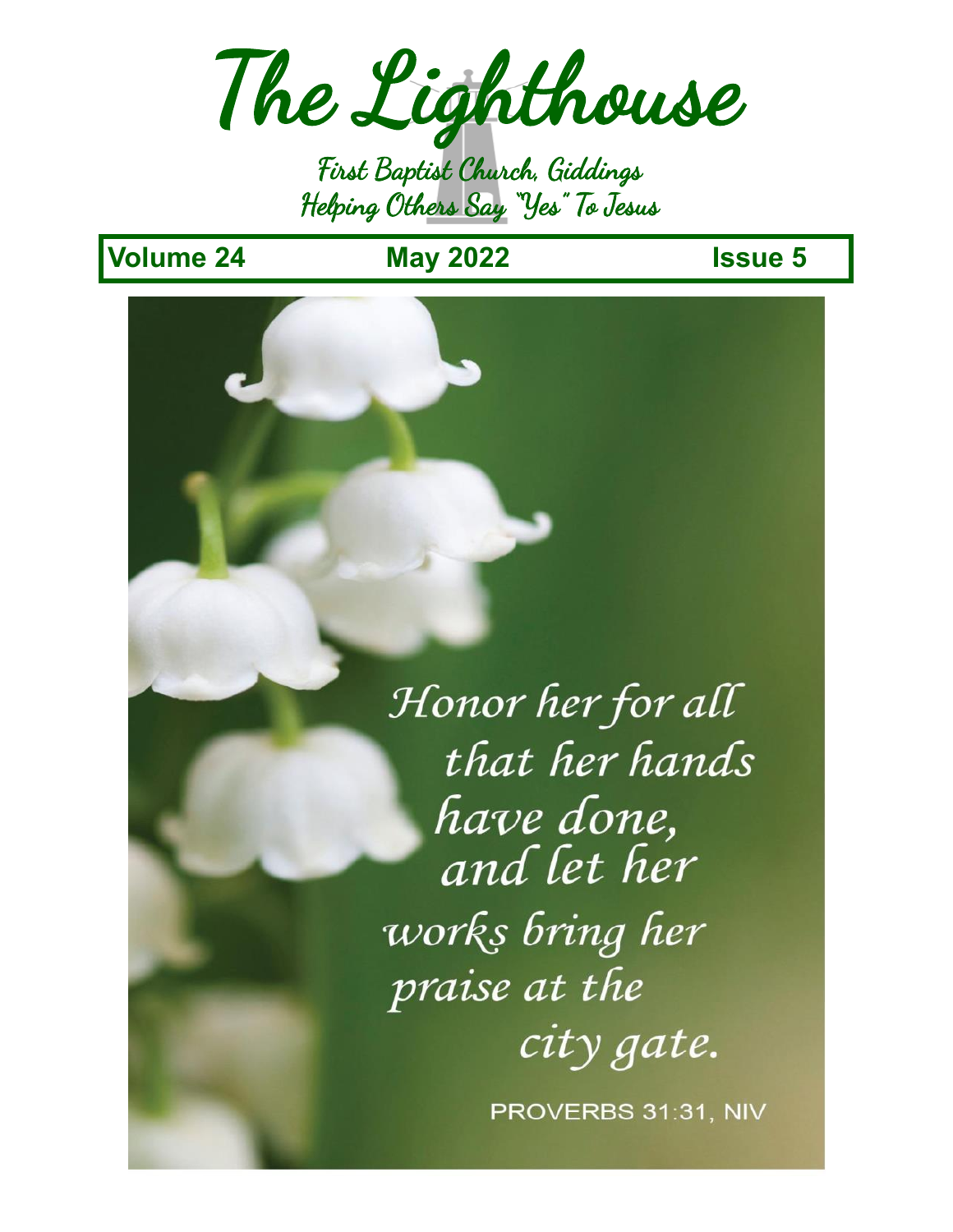# **Page 2 The Lighthouse**

FBC Family,

"Missions exist because worship doesn't". Read that one more time. Pastor John Piper wrote this years ago, and it still bears weight on my heart and mind today.

Often, when people think about missions their eyes glaze over, and their minds go to a couple speaking in church concerning some over seas events that may or may not be blessed of God. That is unfortunate for sure and is an incredibly enormous myth to missions.

Missions is not a trip, it's not an experience, and it's not something you have on a spiritual checklist that you mark as completed. Quite simply, missions is a way of life. The key to ensuring this mentality and lifestyle is through relationships.

The reason we do missions is simply because God is a missional God and He has called us to His work (Psalm 67:1-3; 46:10; Matthew 28:18-20, 9:37-38; 24:14; 25:31- 46). In fact, He has been on mission since the beginning of time. He is at work now, and we have the privilege of joining Him in His work.

There are two things I want to state unequivocally in this article concerning missions and our responsibility as a church in an every day way —not just a foreign get on a plane concept.

### 1) The need is great.

There is a critical need for Paul-type missionaries, whose calling and passion is to take the gospel to peoples where there is no access to the gospel at all.

John Piper helps me understand the distinction between the Paul-type missionary and the Timothy-type missionary when he writes this,

"I am distinguishing Paul-type missionaries from Timothytype missionaries. Timothy left his home and served crossculturally in a city (Ephesus) different from his own (Lystra). But Paul said in Romans 15:20, 'I make it my ambition to preach the gospel, not where Christ has already been named.'"

There is a great need for both types. The I'm going across the street missionary (Timothy) and the I need to start thinking about the people who have never heard the gospel type missionary. (Pauline)

God puts it on all of our hearts to be missionaries wherever we are when he says that the fields are ripe for harvest but the workers are few. (John 4:27-42)

### 2. The Mission Cannot Fail.

The global cause of Christ cannot fail. And nothing you do in this cause is in vain. Jesus said, "All authority in heaven

**From the Pastor...** And **reading the Pastor... and on earth has been given to me. Therefore go, make** disciples" (Matthew 28:18). Not some authority. All. He cannot be defeated. "I will build my church, and the gates of hell shall not prevail against it" (Matthew 16:18). "This gospel of the kingdom will be proclaimed throughout the whole world as a testimony to all nations, and then the end will come" (Matthew 24:14).

> Nothing can stop the mission of God from moving forward. I would like to plead with you to be on mission, all the time.

> And as our church continues moving forward, these two objectives and thoughts of truth need to come and take root in the hearts and minds of all the readers who call First Baptist Church Giddings home.

The need is great, and God's mission cannot fail.

So I want us to think about this statement as I close, "missions exist because worship doesn't". Who is it that God has placed on your heart to build a rapport and relationship with? Has God laid on your heart a People group from another country to begin seeking opportunity to invest our lives in?

As we are on mission to show God's love to the city of Giddings, The two statements that I've given to you that the need is great and God's mission cannot fail should be the driving force for us to begin showing the difference to our great city.

It really is as simple and as complex as our neighbors, our friends, the businesses that we frequent, and the loved ones that we call family.

Our friends and such should be our beginning place but we should not end with just being okay that our immediate circle of relationships know Christ. It really should be that we go to the masses and to the nations as a church. It is both, to the city of Giddings and to the nations.

God has a special plan for us as a church body and missions is at the forefront of that. I am so thankful that the vision that God has given to us is to "build a family of Christ followers".

We are FBC

Pastor Johnny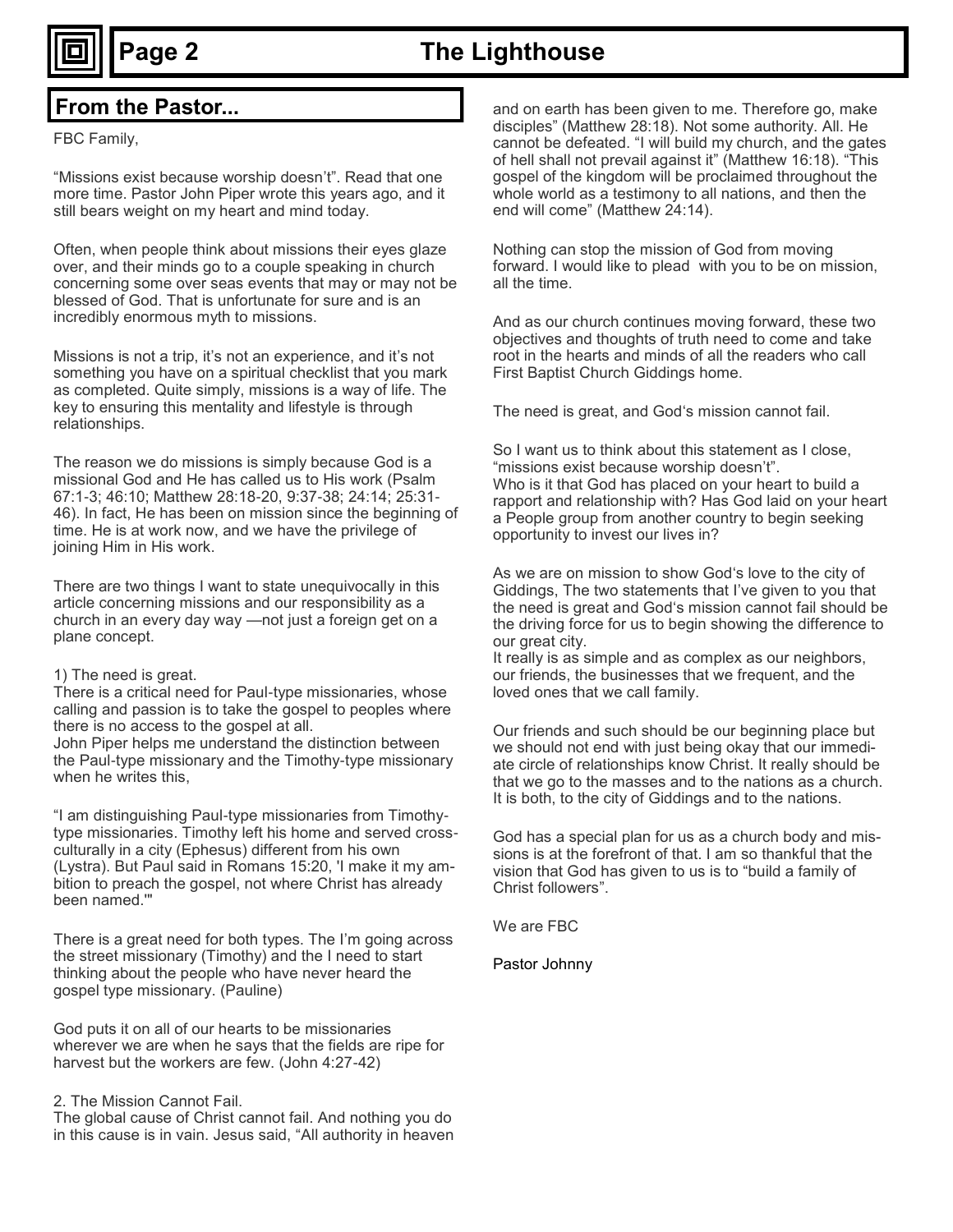Page 3